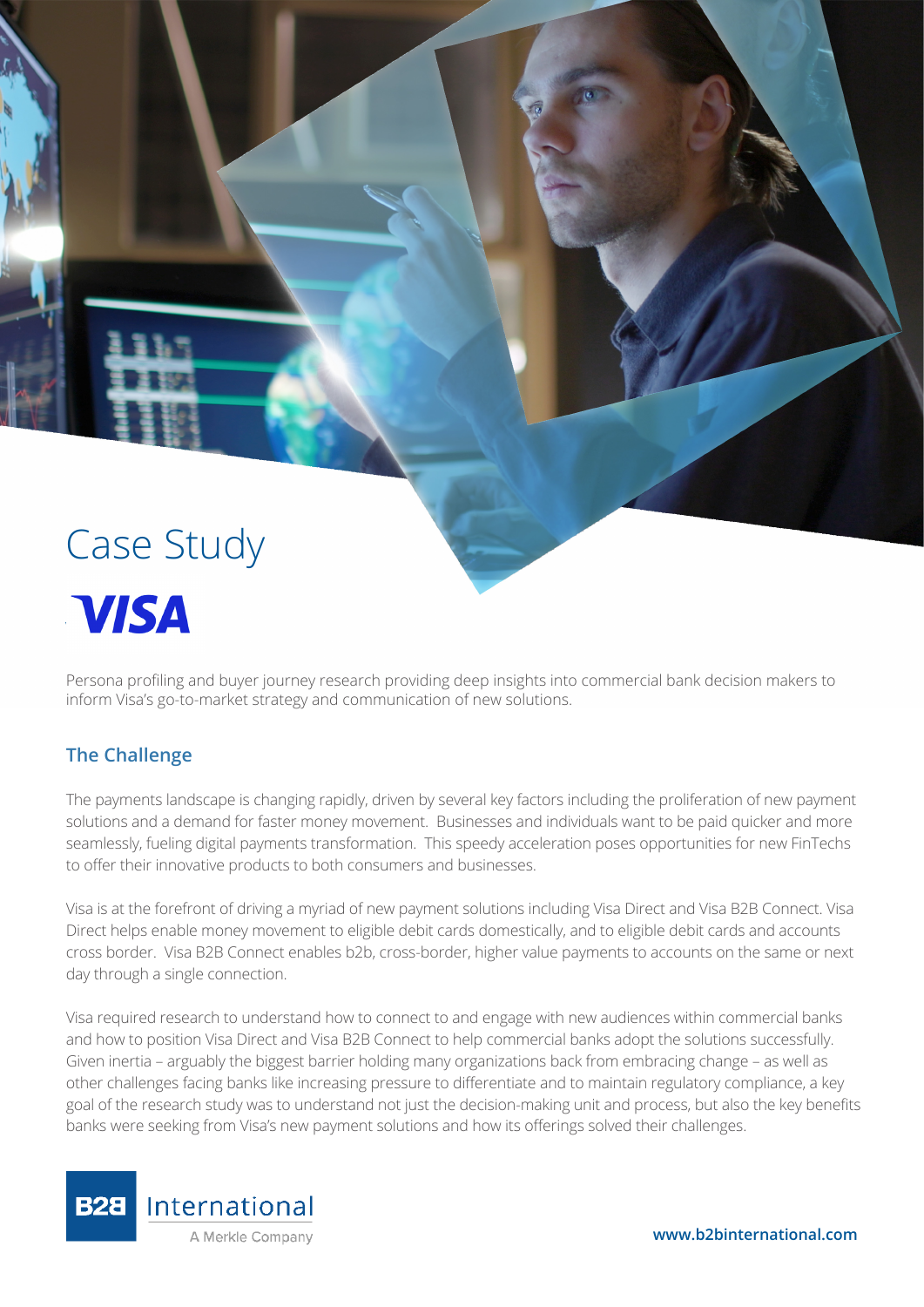## **The Solution**

A qualitative market research program was designed to expand on Visa's existing knowledge of the commercial bank audience by identifying personas and mapping the buyer journey for Visa Direct and Visa B2B Connect. We conducted depth telephone interviews with commercial bank decision makers in the US spanning relevant roles in Strategy, Product, IT / Technology, and Sales.

Detailed objectives of the research study included:

- **The decision-making unit**
- $\blacksquare$  Key steps in the buyer journey and touchpoints / information sources used
- Desired outcomes (e.g., value drivers) at both the organizational and individual level
- Pain points faced across the organization and by each individual persona
- Perceptions of the Visa payment solutions tested
- **Communication preferences**

The findings support Visa marketing, product, and sales teams to optimize how they engage with key decision makers, including informing optimal content strategy, and become audience-first in their thinking.

### **The Insight**

To present our findings clearly, we created a report for distribution internally at Visa which we also presented to the organization virtually. Further to this, we showcased the buyer journey in a clear and succinct infographic expertly designed by our in-house graphic designers.

The persona profiling and buyer journey research helped Visa understand key motivators for each persona, identify potential barriers to adopting new payment solutions, and inform a customer-centric value proposition. The insights also enabled Visa to align its sales and marketing efforts for Visa Direct and Visa B2B Connect by understanding the similarities and differences between the two offerings when it comes to how commercial bank decision makers learn about, evaluate, adopt, and implement new payment platforms and solutions.